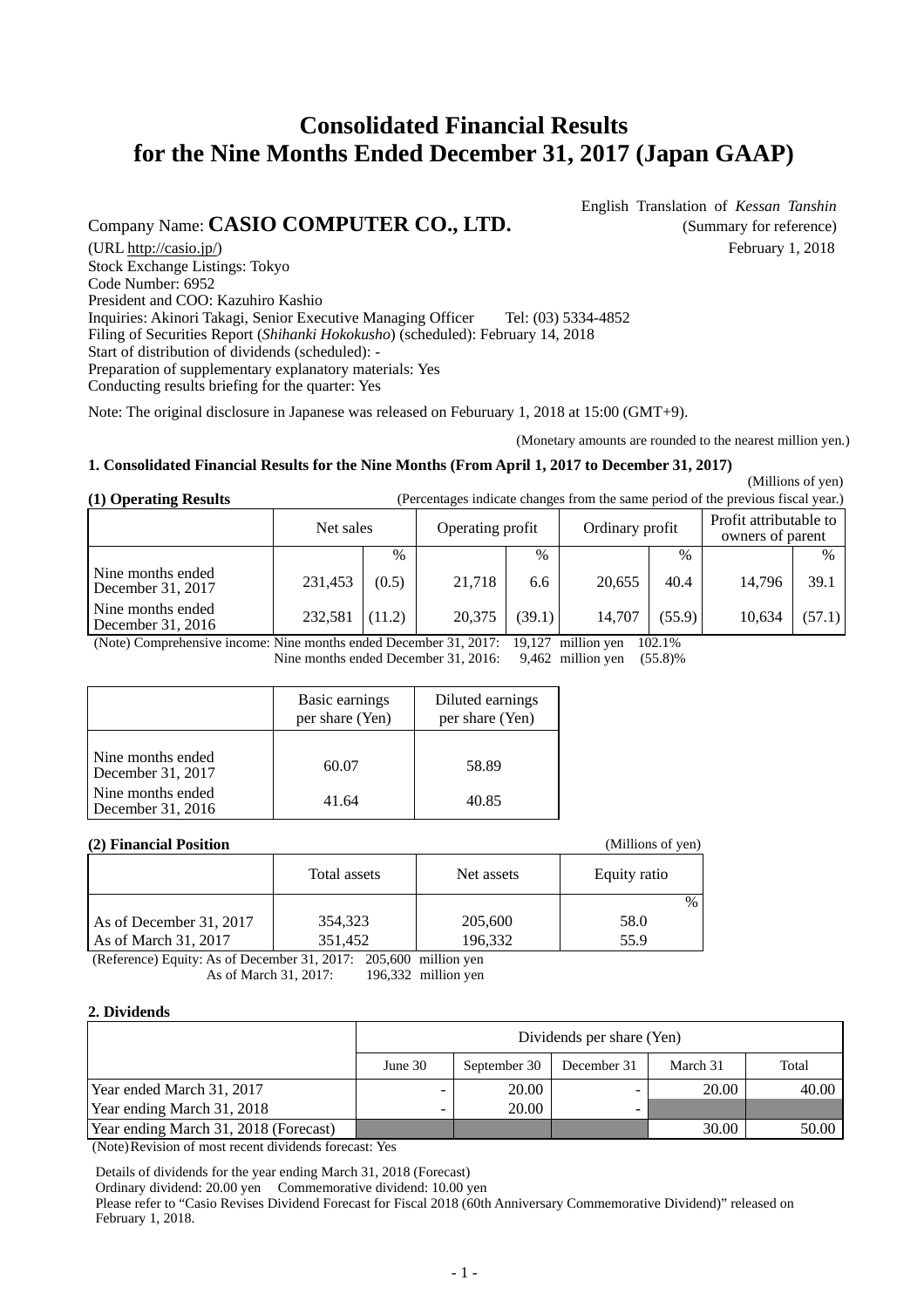### **3. Consolidated Results Forecasts for Fiscal 2018 (From April 1, 2017 to March 31, 2018)**

## (Millions of yen)

| (Ferentages mureau changes from the previous fiscal year.) |           |      |                  |      |        |                 |        |                                            |                             |
|------------------------------------------------------------|-----------|------|------------------|------|--------|-----------------|--------|--------------------------------------------|-----------------------------|
|                                                            | Net sales |      | Operating profit |      |        | Ordinary profit |        | Profit attributable to<br>owners of parent | Basic earnings<br>per share |
|                                                            |           | $\%$ |                  | $\%$ |        | $\%$            |        | $\%$                                       | Yen                         |
| Fiscal 2018                                                | 350,000   | 9.0  | 34,000           | 11.0 | 32,000 | 22.0            | 22,500 | 22.2                                       | 91.34                       |

(Percentages indicate changes from the previous fiscal year.)

(Note) Revision of most recent consolidated results forecasts: No

#### **Notes**

(1) Changes in significant subsidiaries (Changes in scope of consolidation): No Newly included: -

Excluded: -

(2) Application of the special accounting methods to the preparation of quarterly consolidated financial statements: No

(3) Changes in accounting policies, changes in accounting estimates and retrospective restatements

- (a) Changes in accounting policies due to revision of accounting standards: No
- (b) Changes in accounting policies other than (a) above: No
- (c) Changes in accounting estimates: No
- (d) Retrospective restatements: No

(4) Number of shares outstanding (common shares)

(a) Number of shares outstanding (including treasury shares):

| As of December 31, 2017: | 259,020,914 shares |
|--------------------------|--------------------|
| As of March 31, 2017:    | 259,020,914 shares |

- (b) Number of treasury shares: As of December 31, 2017: 12,695,233 shares
	- As of March 31, 2017: 12,691,770 shares
- (c) Average number of shares outstanding (cumulative for all quarters): Nine months ended December 31, 2017: 246,327,599 shares Nine months ended December 31, 2016: 255,362,179 shares

This report of consolidated financial results is outside the scope of quarterly review.

Proper Use of Business Results Forecasts and Other Notes

(Caution Concerning Forward-looking Statements)

2. The supplementary explanatory materials for the financial results are published on the company's official website on February 1, 2018.

<sup>1.</sup> The forward-looking statements contained in these materials, including business results forecasts, are based on information currently available to the company and on certain assumptions deemed to be reasonable, and are not intended to be construed as assurance that they will be accomplished in the future. Actual business results may differ substantially due to a number of factors. Please refer to Discussion of Forward-looking Statements, including Consolidated Results Forecasts on page 4 for the conditions that form the assumptions for business results and cautions concerning the use of business results forecasts.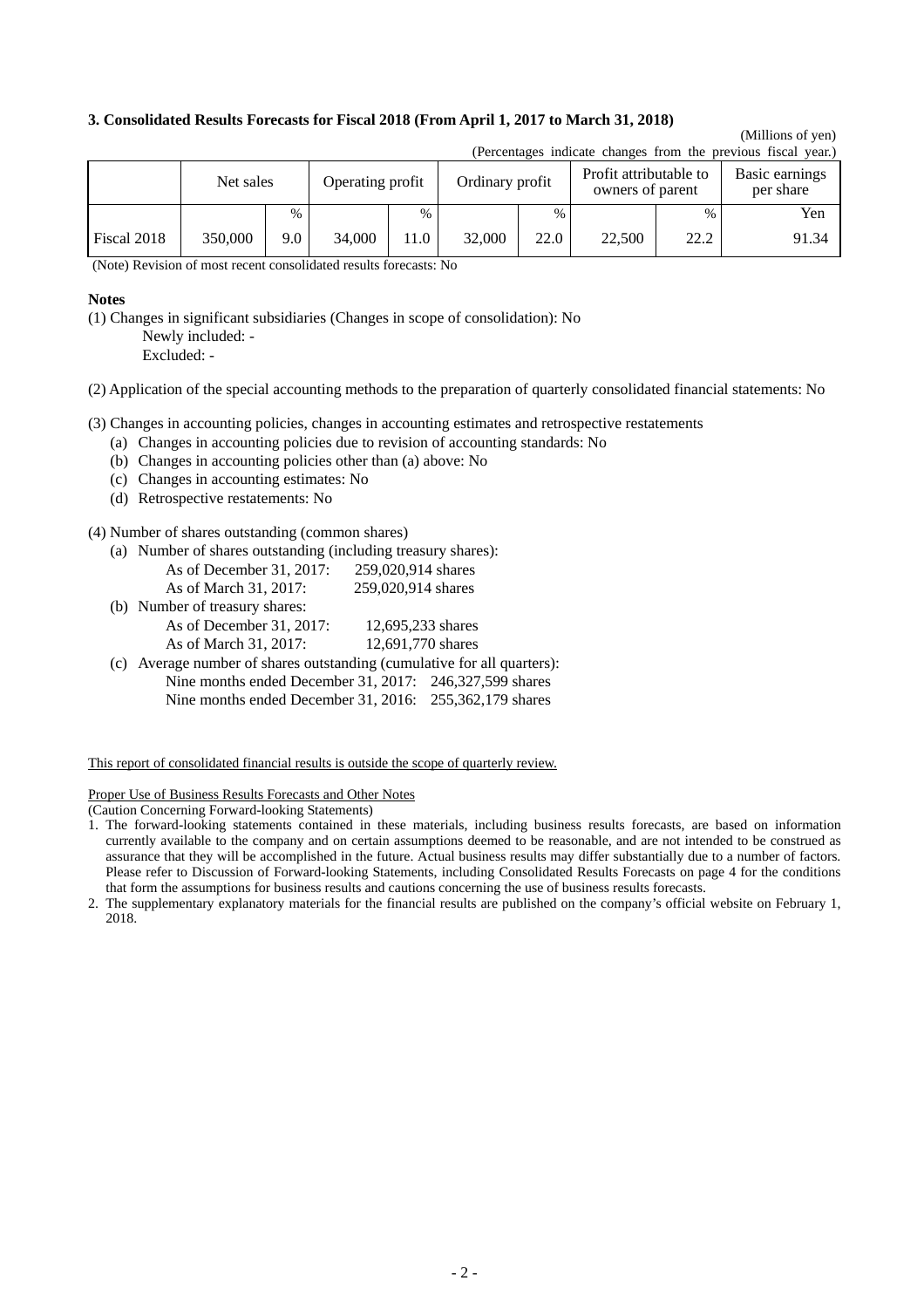### **ATTACHED MATERIALS**

|     | Qualitative Information for the First Three Quarters of the Current Fiscal Year                                                                                                                                                |  |
|-----|--------------------------------------------------------------------------------------------------------------------------------------------------------------------------------------------------------------------------------|--|
| (1) | Discussion of Operating Results <b>Example 2018</b> 4                                                                                                                                                                          |  |
|     | Discussion of Financial Position <b>Execution</b> 4                                                                                                                                                                            |  |
| (3) |                                                                                                                                                                                                                                |  |
|     |                                                                                                                                                                                                                                |  |
|     | <b>Consolidated Financial Statements and Notes</b>                                                                                                                                                                             |  |
| [ ] |                                                                                                                                                                                                                                |  |
| (2) | Consolidated Statements of Income and Consolidated Statements of Comprehensive Income 27                                                                                                                                       |  |
|     |                                                                                                                                                                                                                                |  |
|     |                                                                                                                                                                                                                                |  |
| (3) | Notes to Consolidated Financial Statements (2008) and the Statements of the Statements of the Statements of the Statements of the Statements of the Statements of the Statements of the Statements of the Statements of the St |  |
|     |                                                                                                                                                                                                                                |  |
|     |                                                                                                                                                                                                                                |  |
|     |                                                                                                                                                                                                                                |  |
|     |                                                                                                                                                                                                                                |  |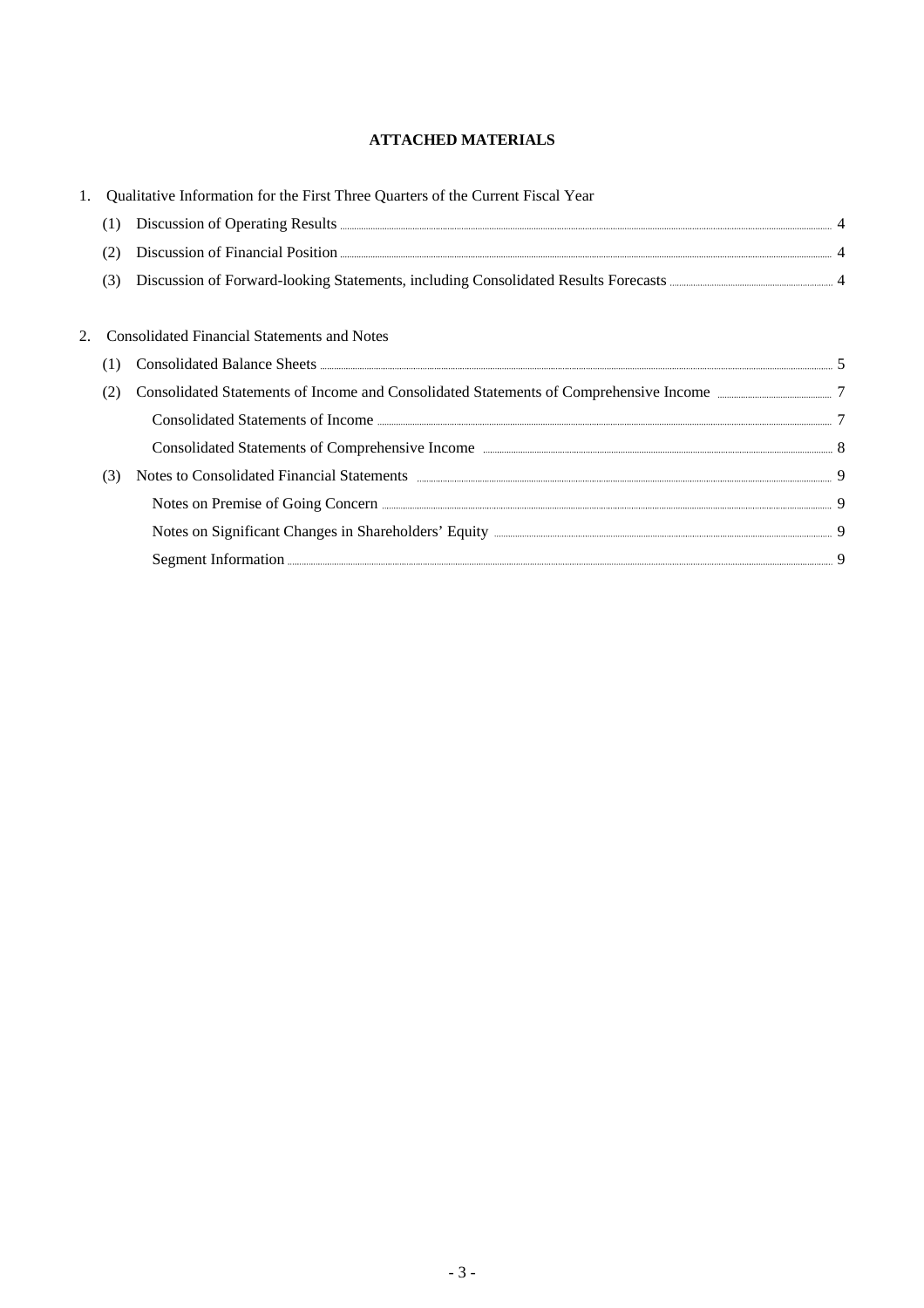### **1. Qualitative Information for the First Three Quarters of the Current Fiscal Year**

### **(1) Discussion of Operating Results**

During the third quarter of the current fiscal year, the economy in Japan and overseas remained firm, backed by improved corporate earnings and rising share prices in Japan, the U.S., and Europe. In addition, an upswing was observed in China and emerging nations, maintaining the trend of recovery.

In this situation, consolidated net sales for the first three quarters of the fiscal year amounted to ¥231.4 billion, virtually offsetting the year-on-year decline in sales that was seen in the first half. By segment, sales were ¥197.3 billion in the Consumer segment, ¥28.3 billion in the System Equipment segment, and ¥5.7 billion in the Others segment.

In the timepiece business, G-SHOCK (G-STEEL) in particular performed well due to the effect of marketing for the 35th anniversary of G-SHOCK. In the calculator business, scientific calculators for students overseas continued to be robust.

In profit for the first three quarters of the fiscal year, Casio posted ¥21.7 billion in consolidated operating profit, allowing for adjustment, which was up 6.6% year-on-year. The Consumer segment posted ¥25.9 billion in operating profit. The System Equipment segment posted ¥100 million in operating profit, and the Others segment posted ¥400 million in operating profit. In the timepiece business, high profitability was secured by maintaining strong sales of highly profitable products. In the calculator business, profitability was secured with robust sales of scientific calculators overseas. The System Equipment segment secured a stable earnings base. Casio recorded ¥20.6 billion in ordinary profit, and ¥14.7 billion in profit attributable to owners of parent, which were both significant improvements.

### **(2) Discussion of Financial Position**

Total assets on a consolidated basis at the end of the third quarter of the current fiscal year stood at ¥354.3 billion, up ¥2.8 billion compared to the end of the previous fiscal year, mainly due to an increase in cash and deposits. Net assets increased ¥9.2 billion to ¥205.6 billion compared to the end of the previous fiscal year, mainly due to an increase in retained earnings. As a result, the equity ratio improved 2.1 points compared to the end of the previous fiscal year, to 58.0%.

Casio will continue to pursue effective management of its business assets, aiming to build a stable and strong financial structure.

### **(3) Discussion of Forward-looking Statements, including Consolidated Results Forecasts**

There are currently no changes to the previous consolidated results forecasts for the fiscal year ending March 2018, which were published on May 10, 2017.

For the year-end dividend, Casio plans to pay a commemorative dividend of ¥10 per share, in addition to the ordinary dividend, to mark the 60th anniversary of the company's founding.

Casio will strive to boost its earning capacity and its management and financial structure based on a long-term perspective through a proactive global rollout of new products that draw on the company's globally unique technologies.

Notes concerning results forecasts

- 1) Exchange rates are estimated at US\$  $1 = 113$  and Euro  $1 = 128$
- 2) The forward-looking statements including business results forecasts are based on information currently available to the company and on certain assumptions deemed to be reasonable. Actual business results may differ substantially due to a number of factors. Key factors affecting actual business results may include, but are not limited to, the economic circumstances surrounding the company's business, fluctuations in the exchange rates of major currencies including the yen-dollar rate, and significant changes in product prices.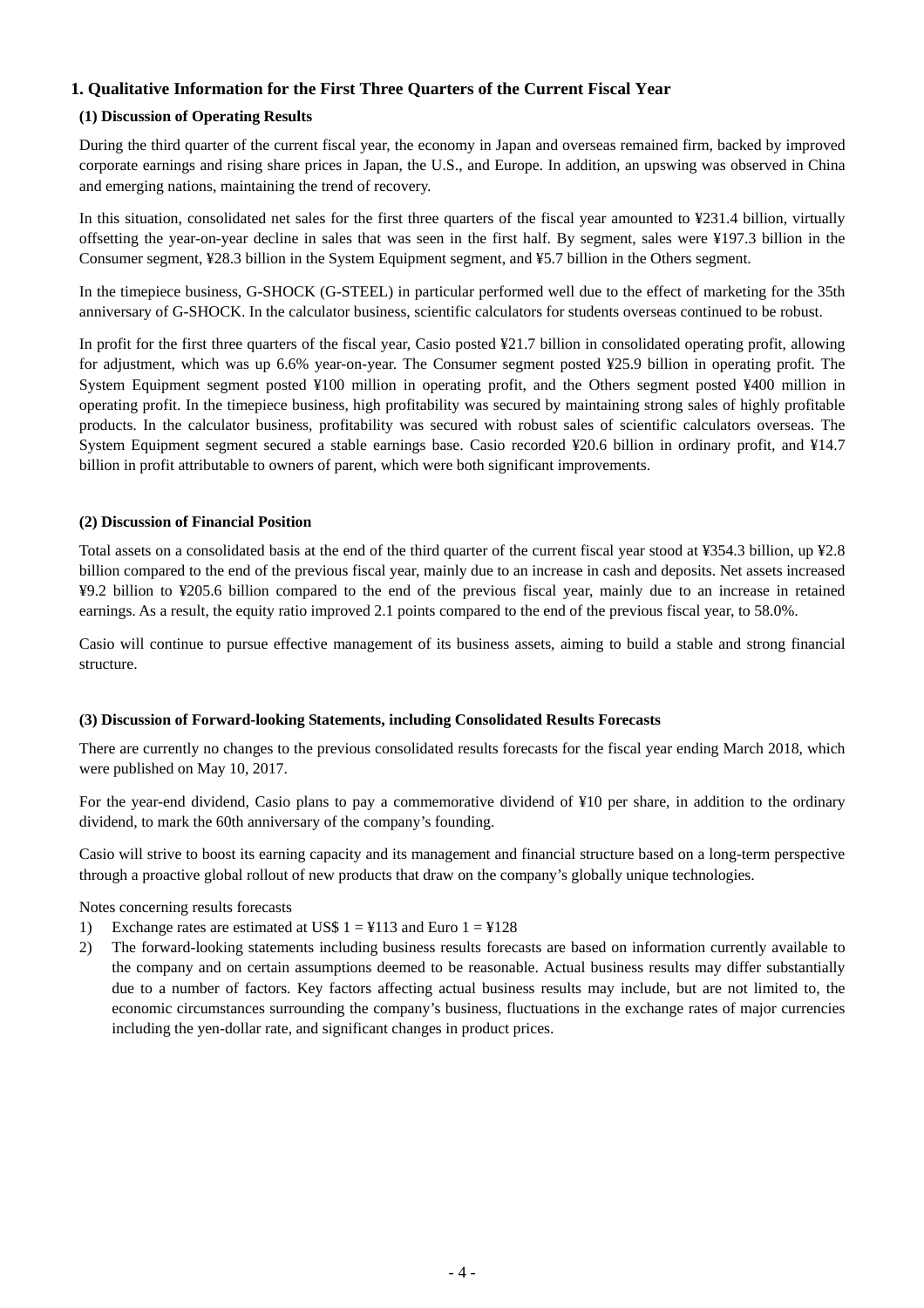### **2. Consolidated Financial Statements and Notes**

### **(1) Consolidated Balance Sheets**

|                                     |                         | (Millions of yen)          |
|-------------------------------------|-------------------------|----------------------------|
|                                     | As of<br>March 31, 2017 | As of<br>December 31, 2017 |
| <b>Assets</b>                       |                         |                            |
| <b>Current assets</b>               |                         |                            |
| Cash and deposits                   | 55,197                  | 74,417                     |
| Notes and accounts receivable-trade | 47,725                  | 41,213                     |
| <b>Securities</b>                   | 43,920                  | 50,500                     |
| Finished goods                      | 38,352                  | 39,547                     |
| Work in process                     | 5,606                   | 5,033                      |
| Raw materials and supplies          | 8,300                   | 8,330                      |
| Other                               | 34,895                  | 14,630                     |
| Allowance for doubtful accounts     | (548)                   | (487)                      |
| <b>Total current assets</b>         | 233,447                 | 233,183                    |
| <b>Non-current assets</b>           |                         |                            |
| Property, plant and equipment       |                         |                            |
| Land                                | 34,090                  | 33,570                     |
| Other, net                          | 22,701                  | 24,449                     |
| Total property, plant and equipment | 56,791                  | 58,019                     |
| Intangible assets                   | 6,784                   | 7,077                      |
| Investments and other assets        |                         |                            |
| Investment securities               | 35,153                  | 38,600                     |
| Net defined benefit asset           | 13,122                  | 13,856                     |
| Other                               | 6,222                   | 3,658                      |
| Allowance for doubtful accounts     | (67)                    | (70)                       |
| Total investments and other assets  | 54,430                  | 56,044                     |
| <b>Total non-current assets</b>     | 118,005                 | 121,140                    |
| <b>Total assets</b>                 | 351,452                 | 354,323                    |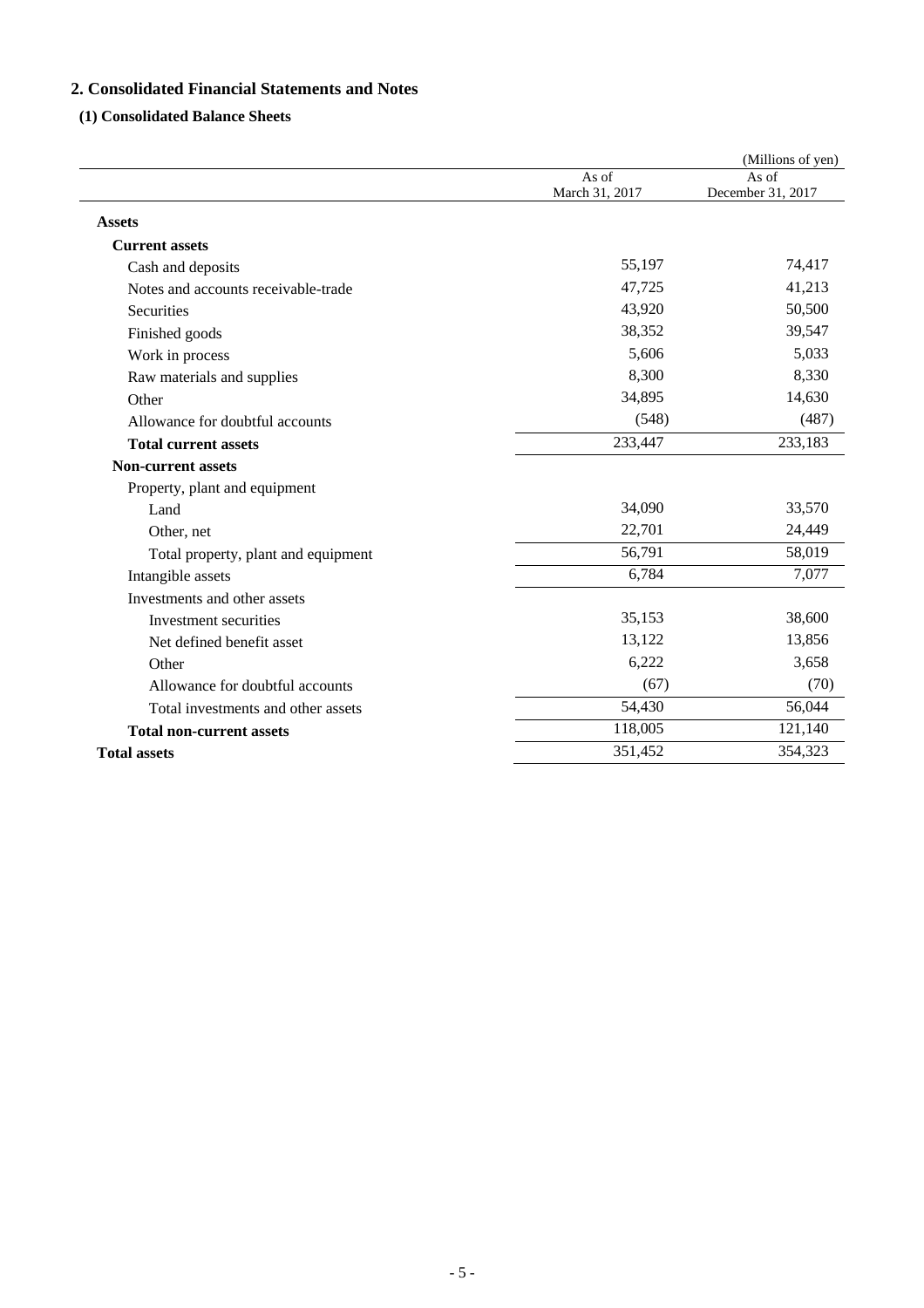|                                                       |                         | (Millions of yen)          |
|-------------------------------------------------------|-------------------------|----------------------------|
|                                                       | As of<br>March 31, 2017 | As of<br>December 31, 2017 |
| <b>Liabilities</b>                                    |                         |                            |
| <b>Current liabilities</b>                            |                         |                            |
| Notes and accounts payable-trade                      | 31,751                  | 25,640                     |
| Short-term loans payable                              | 155                     | 170                        |
| Current portion of long-term loans payable            | 2,000                   | 2,000                      |
| Income taxes payable                                  | 2,593                   | 3,445                      |
| Provision for product warranties                      | 772                     | 776                        |
| Provision for business structure improvement          | 631                     | 594                        |
| Other                                                 | 37,593                  | 37,935                     |
| <b>Total current liabilities</b>                      | 75,495                  | 70,560                     |
| <b>Non-current liabilities</b>                        |                         |                            |
| Bonds with subscription rights to shares              | 10,023                  | 10,016                     |
| Long-term loans payable                               | 61,000                  | 61,000                     |
| Provision for business structure improvement          | 784                     | 784                        |
| Net defined benefit liability                         | 491                     | 422                        |
| Other                                                 | 7,327                   | 5,941                      |
| <b>Total non-current liabilities</b>                  | 79,625                  | 78,163                     |
| <b>Total liabilities</b>                              | 155,120                 | 148,723                    |
| <b>Net assets</b>                                     |                         |                            |
| <b>Shareholders' equity</b>                           |                         |                            |
| Capital stock                                         | 48,592                  | 48,592                     |
| Capital surplus                                       | 65,058                  | 65,058                     |
| Retained earnings                                     | 92,228                  | 97,171                     |
| Treasury shares                                       | (19, 942)               | (19,948)                   |
| <b>Total shareholders' equity</b>                     | 185,936                 | 190,873                    |
| Accumulated other comprehensive income                |                         |                            |
| Valuation difference on available-for-sale securities | 9,138                   | 11,929                     |
| Foreign currency translation adjustment               | (3,573)                 | (1,495)                    |
| Remeasurements of defined benefit plans               | 4,831                   | 4,293                      |
| Total accumulated other comprehensive income          | 10,396                  | 14,727                     |
| <b>Total net assets</b>                               | 196,332                 | 205,600                    |
| Total liabilities and net assets                      | 351,452                 | 354,323                    |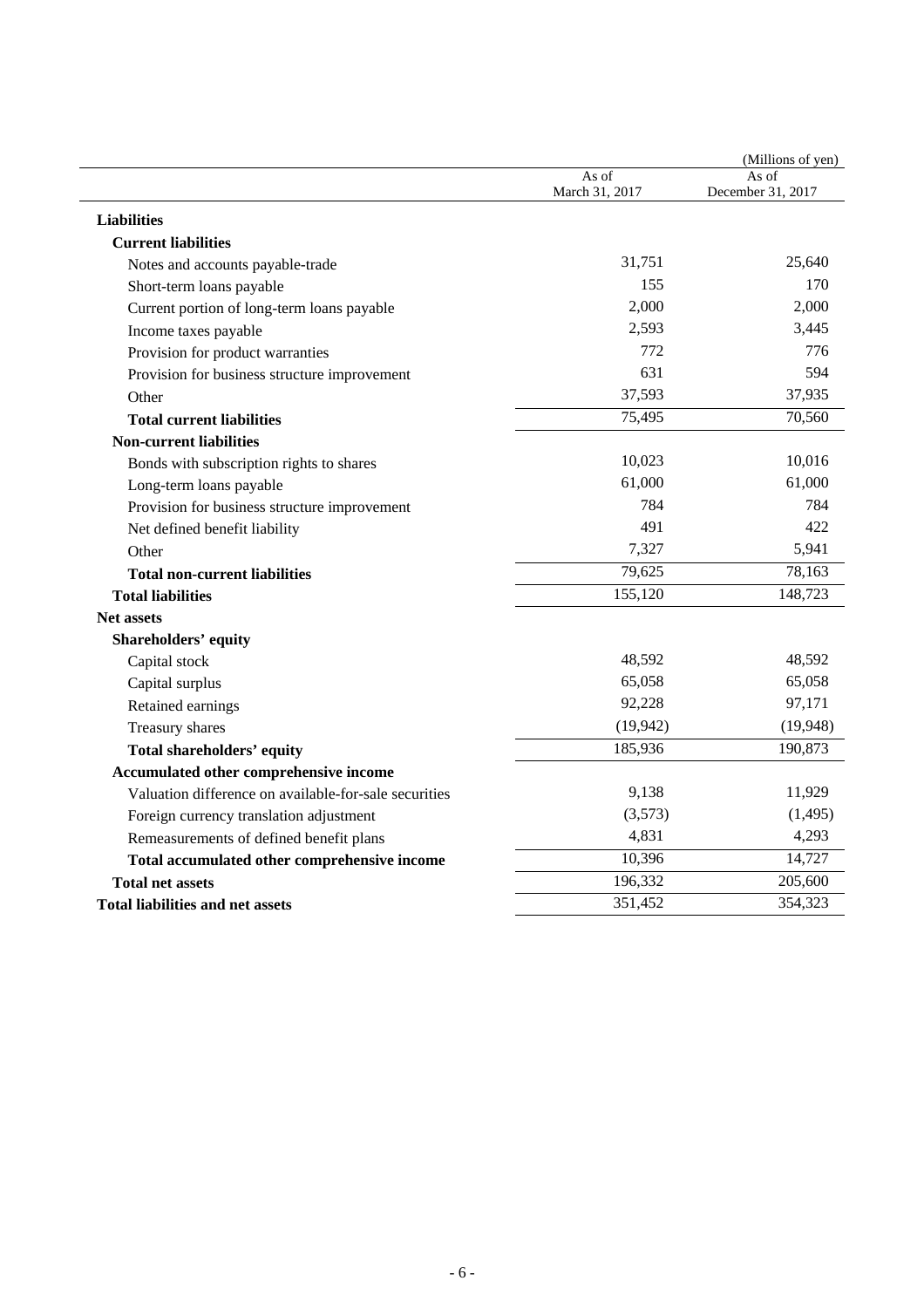# **(2) Consolidated Statements of Income and Consolidated Statements of Comprehensive Income**

**Consolidated Statements of Income** 

|                                                    |                                        | (Millions of yen)                      |
|----------------------------------------------------|----------------------------------------|----------------------------------------|
|                                                    | Nine months ended<br>December 31, 2016 | Nine months ended<br>December 31, 2017 |
| <b>Net sales</b>                                   | 232,581                                | 231,453                                |
| Cost of sales                                      | 136,673                                | 131,294                                |
| <b>Gross profit</b>                                | 95,908                                 | 100,159                                |
| Selling, general and administrative expenses       |                                        |                                        |
| Salaries, allowances and bonuses                   | 25,213                                 | 25,754                                 |
| Other                                              | 50,320                                 | 52,687                                 |
| Total selling, general and administrative expenses | 75,533                                 | 78,441                                 |
| <b>Operating profit</b>                            | 20,375                                 | 21,718                                 |
| Non-operating income                               |                                        |                                        |
| Interest income                                    | 299                                    | 327                                    |
| Dividend income                                    | 224                                    | 252                                    |
| Other                                              | 161                                    | 227                                    |
| Total non-operating income                         | 684                                    | 806                                    |
| Non-operating expenses                             |                                        |                                        |
| Foreign exchange losses                            | 5,765                                  | 1,054                                  |
| Other                                              | 587                                    | 815                                    |
| Total non-operating expenses                       | 6,352                                  | 1,869                                  |
| <b>Ordinary profit</b>                             | 14,707                                 | 20,655                                 |
| Extraordinary income                               |                                        |                                        |
| Gain on sales of non-current assets                | 762                                    | 90                                     |
| Gain on sales of investment securities             | 73                                     | 417                                    |
| Total extraordinary income                         | 835                                    | 507                                    |
| <b>Extraordinary losses</b>                        |                                        |                                        |
| Loss on retirement of non-current assets           | 85                                     | 53                                     |
| Business structure improvement expenses            | 792                                    |                                        |
| Other                                              | 24                                     |                                        |
| Total extraordinary losses                         | 901                                    | 53                                     |
| Profit before income taxes                         | 14,641                                 | 21,109                                 |
| Income taxes                                       | 4,007                                  | 6,313                                  |
| Profit                                             | 10,634                                 | 14,796                                 |
| Profit attributable to owners of parent            | 10,634                                 | 14,796                                 |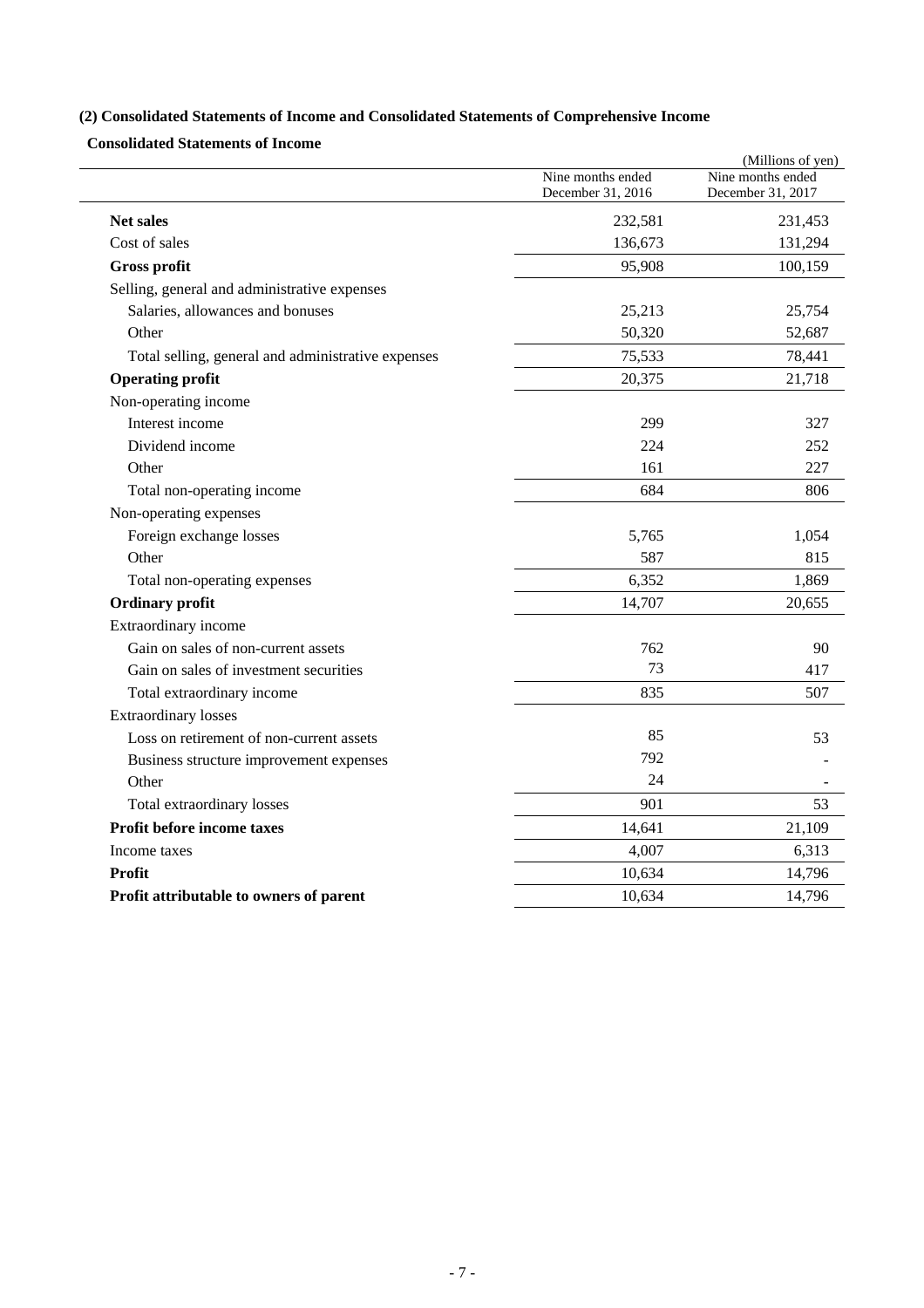### **Consolidated Statements of Comprehensive Income**

| Consolidated Statements of Complements of Income                                     |                   |                   |
|--------------------------------------------------------------------------------------|-------------------|-------------------|
|                                                                                      |                   | (Millions of yen) |
|                                                                                      | Nine months ended | Nine months ended |
|                                                                                      | December 31, 2016 | December 31, 2017 |
| <b>Profit</b>                                                                        | 10,634            | 14,796            |
| Other comprehensive income                                                           |                   |                   |
| Valuation difference on available-for-sale securities                                | 1,795             | 2,791             |
| Foreign currency translation adjustment                                              | (2,746)           | 2,078             |
| Remeasurements of defined benefit plans                                              | (221)             | (538)             |
| Share of other comprehensive income of entities<br>accounted for using equity method | (0)               | (0)               |
| Total other comprehensive income                                                     | (1,172)           | 4,331             |
| <b>Comprehensive income</b>                                                          | 9,462             | 19,127            |
| Comprehensive income attributable to                                                 |                   |                   |
| Comprehensive income attributable to owners of parent                                | 9,462             | 19,127            |
| Comprehensive income attributable to non-controlling<br>interests                    |                   |                   |